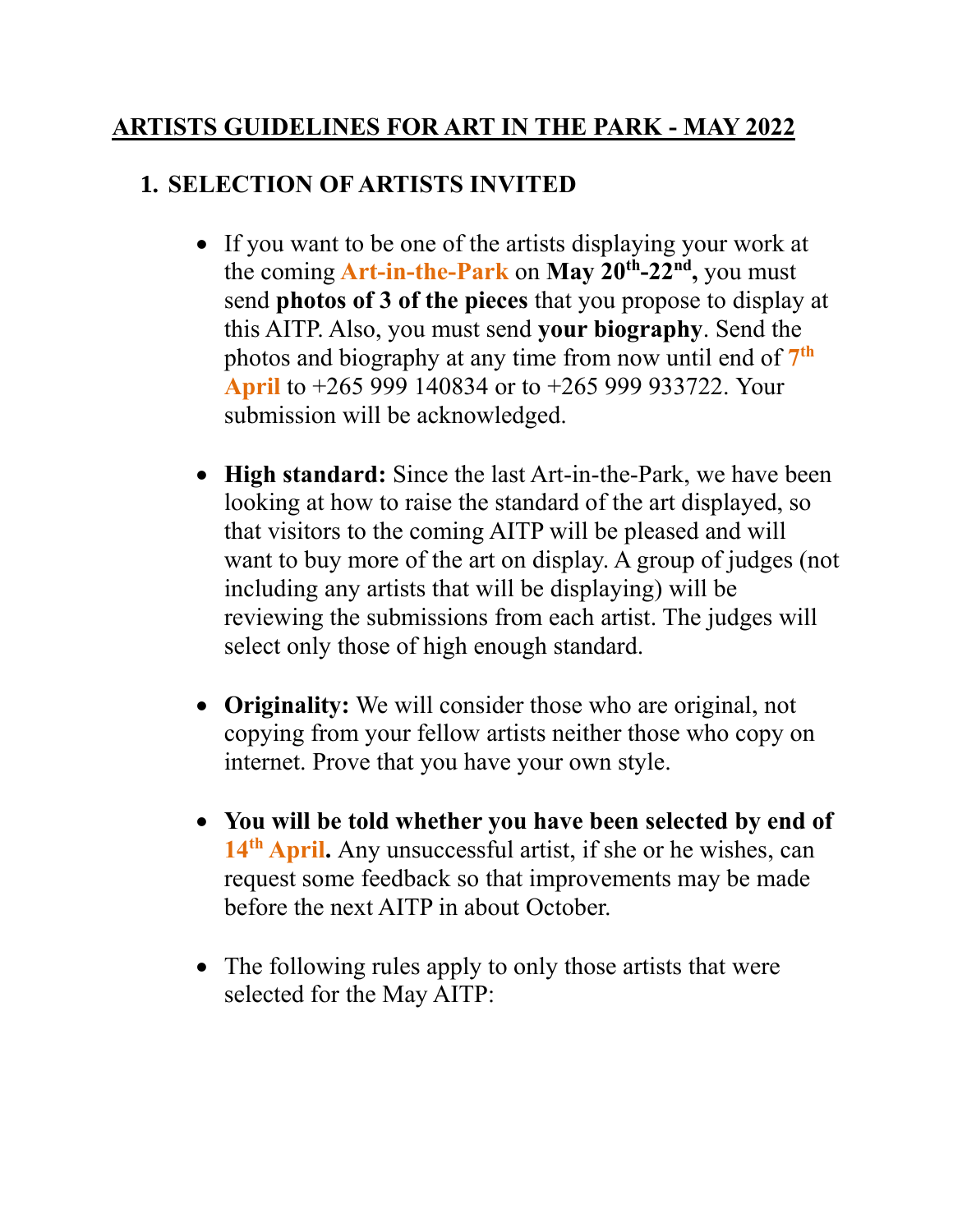## **2. RULES ON ART THAT IS BROUGHT**

- A minimum of 6 artworks and a maximum of 10 artworks shall be allowed at the event itself. The artworks should not be taller that our display boards (not taller than 1.2 metres). Also take note that miniatures are not allowed in this event (miniatures are works less than A4 in size).
- A list of all works that are to be exhibited should be provided to **+**265 999 140834 or to +265 999 933722 with title, size, medium and price by end of Thursday 28<sup>th</sup> April. Receipt will be acknowledged.
- Works shall be delivered to Four Seasons Nursery Gardens from 12:00 noon on Thursday the 19th of May to up noon on Friday the 20<sup>th</sup> of May. No works shall be accepted into the show after 12:00 noon on Friday the 20th.
- Every Artist shall be responsible for hanging and caring of his/her works throughout the period of the exhibition. In cases where the artist is not available, he/she shall be required to leave an assistant who can be responsible on the artist's behalf.
- The hosts and organizers shall not provide Transport, Food, Lodging or any other allowances to artists. Therefore, all artists are required to be well prepared thereof.

# **3. RULES ON PAYMENT**

- Registration fee is **K15,000** per artist
- Please take note that only those that have been confirmed on registration by the selection judges will be liable to pay their fee. Registration fees must be paid to **0994 437746** or **0886 785116** by **Thursday 28th April**.
- Also take note that late payments (after  $28<sup>th</sup>$  April) can be still received but late payments must be K20,000, not K15,000,